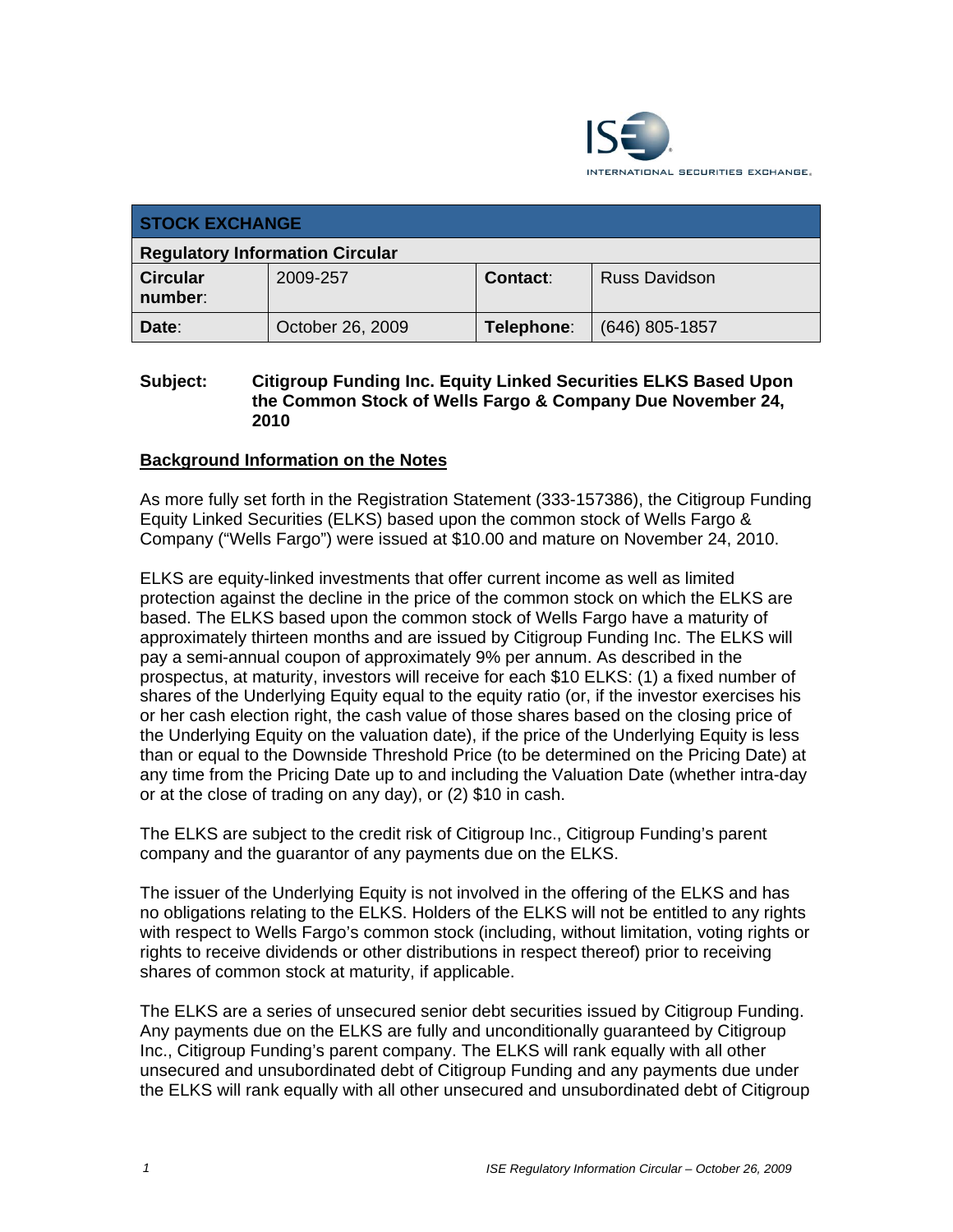Inc. The return of the principal amount of an investor's investment in the ELKS at maturity is not guaranteed.

Citigroup Investment Research or other affiliates of Citigroup Funding may publish research reports or otherwise express opinions or provide recommendations from time to time regarding Wells Fargo's common stock or other matters that may influence the price of Wells Fargo common stock and, therefore, the value of the ELKS. Any research, opinion or recommendation expressed by Citigroup Investment Research or other Citigroup Funding affiliates may not be consistent with purchasing, holding or selling the ELKS. Other factors will also influence the value of the ELKS. One can expect that generally the market price of the underlying common stock shares on any day will affect the value of the ELKS more than any other single factor. Other factors that may influence the value of the ELKS include: supply and demand for the ELKS, volatility of the underlying stock, interest rates, economic, financial, political and regulatory or judicial events. In addition, the time remaining to maturity and the credit worthiness of Citigroup Funding Inc. may influence the pricing of the ELKS.

For additional information regarding the Securities, including risks, please consult the Registration Statement and pricing supplement.

# **Exchange Rules Applicable to Trading in the Notes**

The Securities are considered equity securities, thus rendering trading in the Securities subject to the Exchange's existing rules governing the trading of equity securities.

## **Trading Hours**

Trading in the Shares on ISE is on a UTP basis and is subject to ISE equity trading rules. The Shares will trade from 8:00 a.m. until 8:00 p.m. Eastern Time. Equity Electronic Access Members ("Equity EAMs") trading the Shares during the Extended Market Sessions are exposed to the risk of the lack of the calculation or dissemination of underlying index value or intraday indicative value ("IIV"). For certain derivative securities products, an updated underlying index value or IIV may not be calculated or publicly disseminated in the Extended Market hours. Since the underlying index value and IIV are not calculated or widely disseminated during Extended Market hours, an investor who is unable to calculate implied values for certain derivative securities products during Extended Market hours may be at a disadvantage to market professionals.

**This Regulatory Information Circular is not a statutory Prospectus. Equity EAMs should consult the Trust's Registration Statement, SAI, Prospectus and the Fund's website for relevant information.**